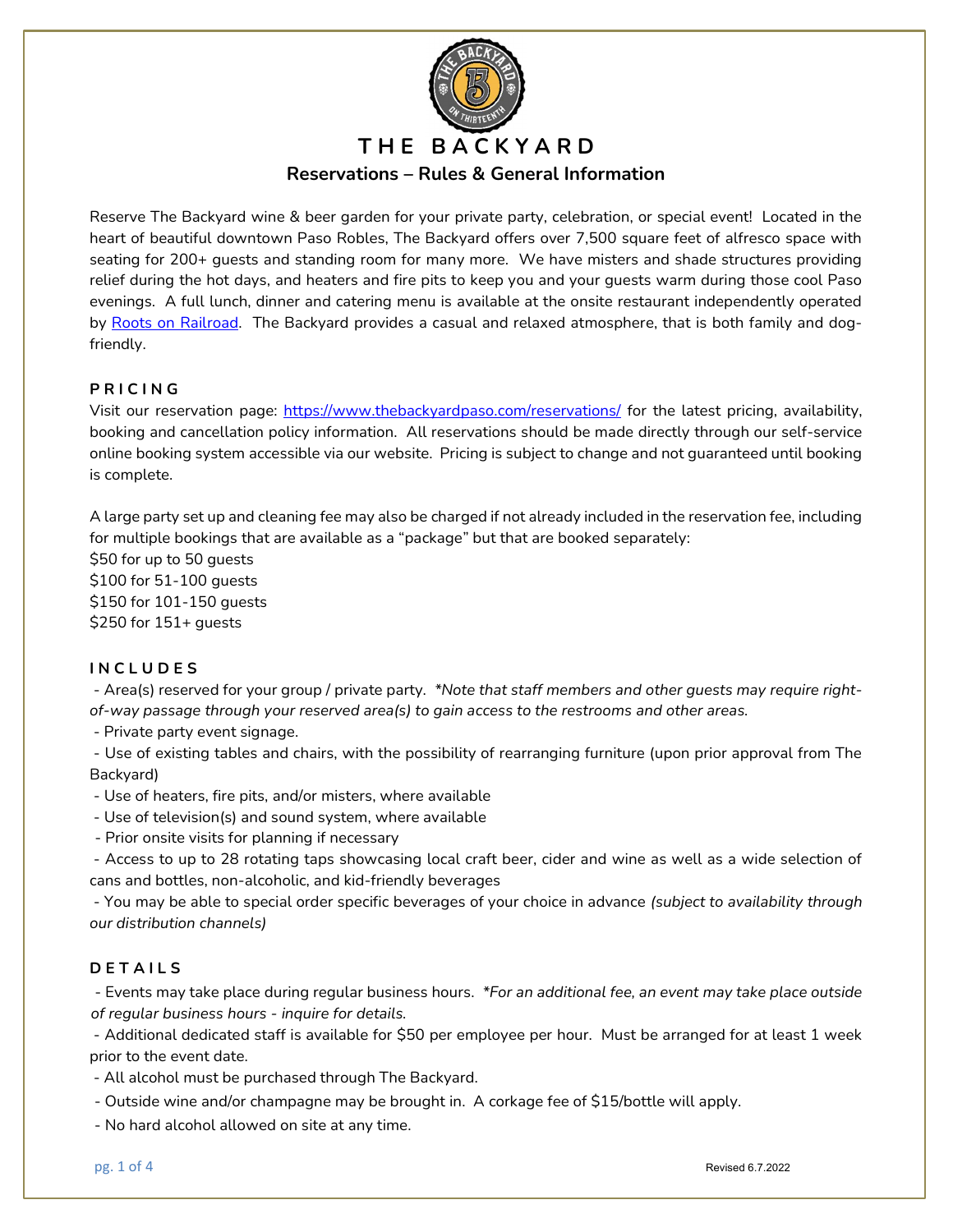- Food is available at the onsite restaurant independently operated by Roots on Railroad.

- Subject to certain restrictions (see 'Outside Food & Beverages' below), you may be allowed to bring in outside food.

- Free to choose your own vendors for anything outside of food and beverages (except where otherwise stated).

#### **BEVERAGES**

You have the ability to have an open bar, a hosted bar with certain beverages, or a no-host bar. Wristbands or drink tickets are available to designate members of your party to ensure other guests don't charge drinks to your Open bar tab.

You and your guests will have access to up to 28 rotating taps showcasing local craft beer, cider and wine as well as a wide selection of cans and bottles, non-alcoholic, and kid-friendly beverages. You may be able to special order specific beverages of your choice in advance (with prior approval from The Backyard and subject to availability through our distribution channels). Outside wine and champagne are allowed for a \$15/bottle corkage fee. \*Everyone in your party who wishes to be served alcoholic beverages needs to bring a photo ID.

No hard alcohol is permitted on The Backyard property at any time.

#### F O O D

Food is available for purchase at the onsite restaurant independently operated by Roots on Railroad. They offer a lunch and dinner menu with kid-friendly options and are open 7 days a week. They can provide a catering menu for a full lunch or dinner, or a limited menu based on their normal offerings. Inquire about dietary restrictions and kids' food options. Food menu, pricing, options, and service arrangements (timing, set-up, logistics, etc.) to be agreed upon separately and coordinated directly with Roots on Railroad unless otherwise stated. Contact Chris Beckett @ chris@rootsonrailroad.com or 805-748-7637.

Please make sure to disclose all dietary restrictions or food allergies to The Backyard and Roots on Railroad.

Add-ons, such as non-alcoholic beverages and/or communal food options are available for an additional fee.

## OUTSIDE FOOD & BEVERAGES

Smaller parties (up to 16 guests) may also bring food from home, other restaurants, or delivery.

Larger parties (more than 16 guests) may be allowed to bring in outside food or hire outside caterers or food trucks subject to prior written approval from The Backyard.

You may bring dessert in for parties of any size and are welcome to store it in The Backyard's refrigerated trailer (ask for local bakery recommendations).

All outside food shall be at your own expense and must be coordinated in advance with The Backyard. You must clean up your area when finished including clearing tables and throwing away all trash or you may incur additional fees (set up, clean up, etc.).

Outside beverages, including non-alcoholic beverages (e.g. soda, water, lemonade, tea, coffee, etc.), are not allowed unless approved and arranged ahead of time, and may be subject to an additional fee.

If you would like to bring in outside bottles of wine and/or champagne, you are able to do so, and there will be a \$15/bottle corkage fee. Ask the on-duty bartender to open your bottle(s) for you.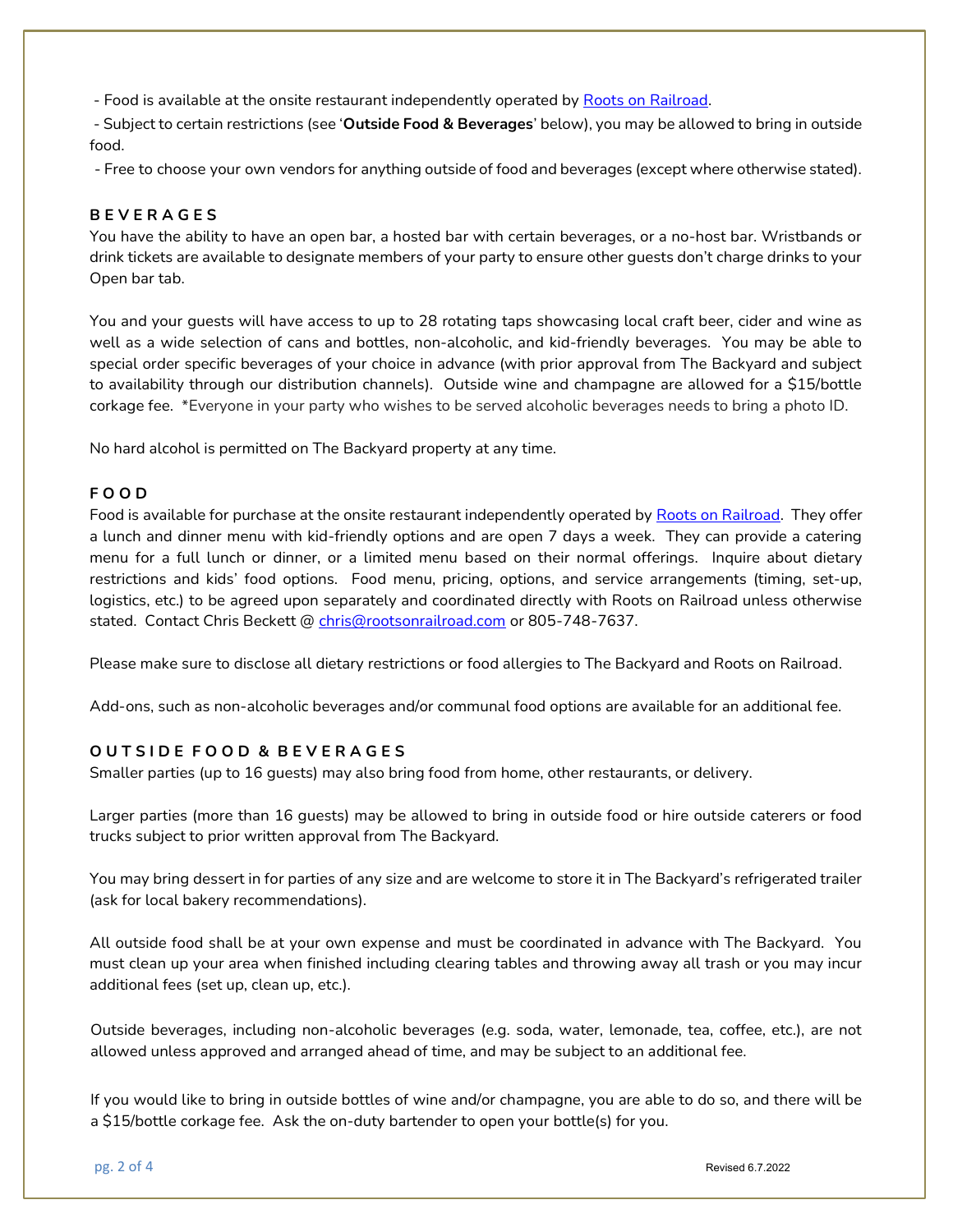If you have a special food item that you would like to include, please let us know.

No hard alcohol is permitted on The Backyard property at any time.

#### **MINORS**

Children and young adults are welcome; however, they must be supervised at all times. The Backyard staff reserves the right to ID any guest. Any guest underaged will not be served.

# **PARKING**

There is an onsite parking lot with 5 spaces, including 1 handicapped spot. However, parking lot access is not guaranteed. Ample street parking is available, and we are within walking distance of several downtown hotels.

Please do not park in any of the neighboring businesses' parking lots.

# C O O R D I N A T I O N

You are welcome to hire a coordinator or appoint a family or friend to coordinate your event. The Backyard will help with the planning process and provide a point of contact for your party; however, The Backyard will not be responsible for facilitating or coordinating your event, unless you would like us to do so for an additional fee.

## **RENTALS**

Guests may wish to create a more formal atmosphere with additional furniture, linens, place settings, tents, etc. All necessary rentals must be arranged by and at the expense of the Renter(s) and must be from a licensed and approved vendor. Delivery and pick up times must also be prearranged in coordination with The Backyard.

## FLOWERS & DECORATIONS

You are welcome to bring in your own flowers and decorations (ask for florist recommendations). Flowers can be stored in our refrigerated trailer if prearranged. Items like confetti, glitter and feathers are not allowed. We also ask that you clean up after yourselves and your area must be cleared by your reservation end time.

## A U D I O / V I S U A L & L I V E M U S I C

You may request to use the microphone/sound system, choose a music station on the Sonos speaker system, create and share a music playlist through Spotify, and/or show videos or slideshows on the TV screens. All A/V requests need to be coordinated ahead of time.

\*Please note that events such as Game Nights, Tap Takeovers, DJ's and Live Music are regularly scheduled at The Backyard, and may be taking place during your event. A calendar of events is available on our website https://www.thebackyardpaso.com/happenings/, but inquire for the most up to date information. Renter(s) may be allowed to bring in their own live music, at their expense, with prior approval from The Backyard. Please inquire about adding live music.

## P H O T O G R A P H Y / V I D E O G R A P H Y

You will have access to take photos and/or videos on any part of The Backyard property. You agree to allow The Backyard to use any images and video that we take of your event as needed for marketing and advertising purposes. Of course, we would love for you to share any photos/videos with us as well.

## **VENDORS**

If you are not local (or even if you are!) and would like ideas about some of our favorite vendors, we are happy to help!